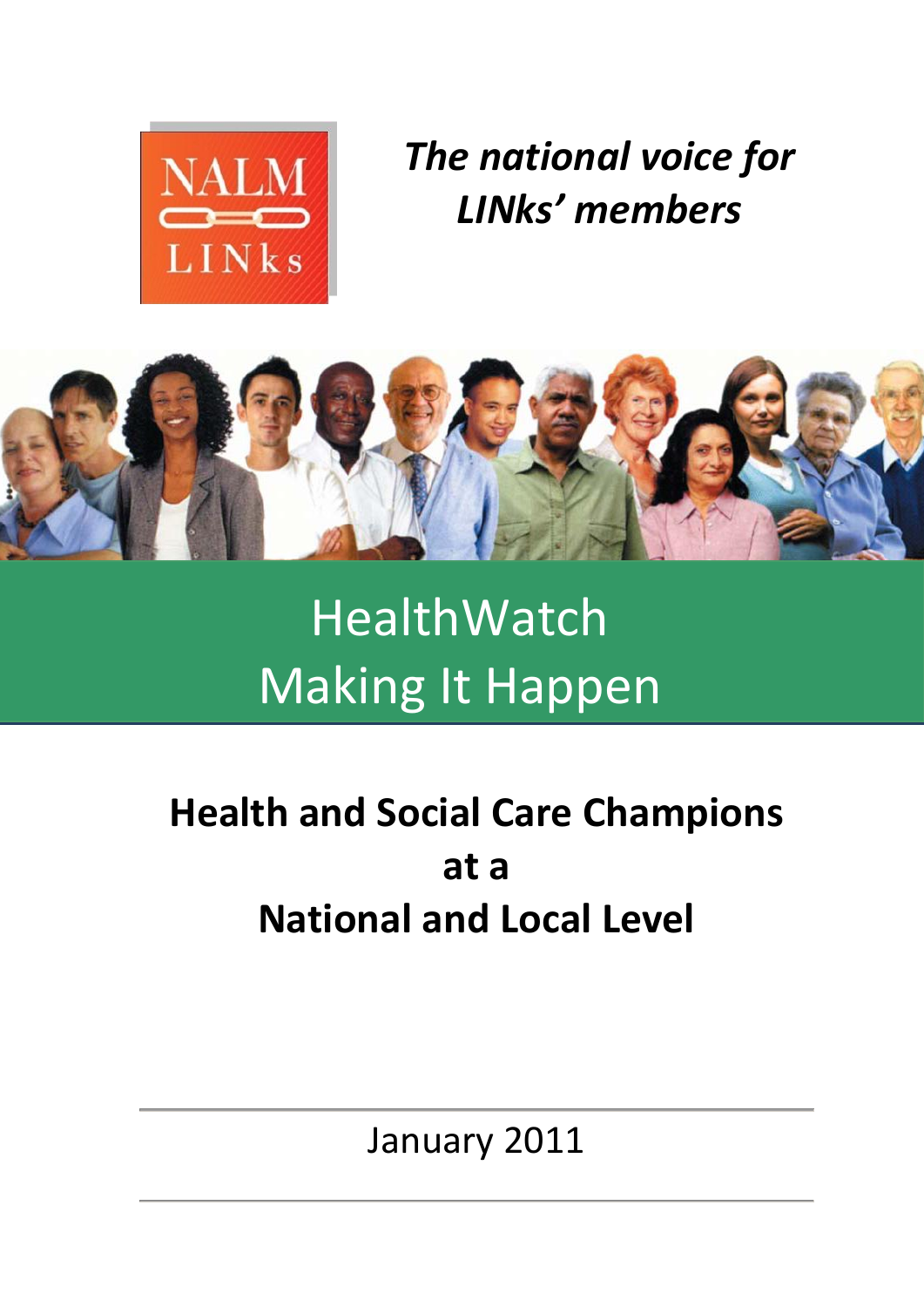## **The National Association of LINks' Members** *Public and Patient Involvement in Health and Social Care*



# **HealthWatch Making It Happen**

## **Ian Diamant, Hillingdon LINk in consultation with LINk members**

30 Portland Rise 0208 809 6551 LONDON, N4 2PP

**CHAIR: MALCOLM ALEXANDER** [Nalm2008@aol.com](mailto:Nalm2008@aol.com) 

**VICE CHAIR: RUTH MARSDEN** [ruth@myford.karoo.co.uk](mailto:ruth@myford.karoo.co.uk) The Hollies **01482 849 980** George Street COTTINGHAM, HU16 5QP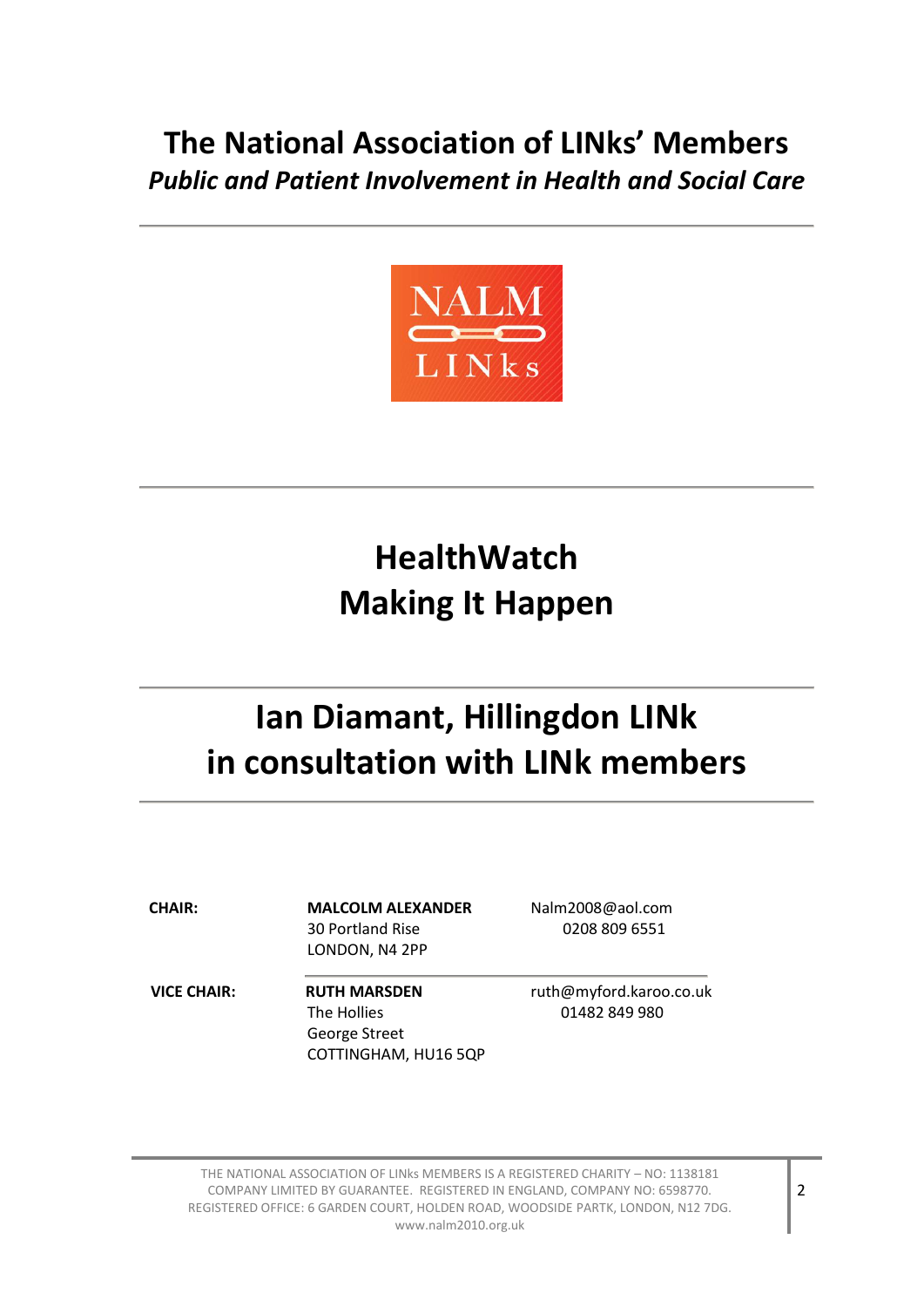# **HealthWatch Making It Happen**

#### **Content**

|                   |                                                |  | <b>Making HealthWatch Work Effectively</b>                                           |  |  |  |  |  |  |  | 4 |  |
|-------------------|------------------------------------------------|--|--------------------------------------------------------------------------------------|--|--|--|--|--|--|--|---|--|
|                   |                                                |  | 1. Funding for LINks 2011-2012 and LHW in successive years                           |  |  |  |  |  |  |  | 4 |  |
|                   | 2. The Legal and Governance Status of HWE<br>5 |  |                                                                                      |  |  |  |  |  |  |  |   |  |
|                   |                                                |  | 3. The Legal and Governance Status of LHW                                            |  |  |  |  |  |  |  | 6 |  |
|                   |                                                |  | 4. The Independence of Local and National HW                                         |  |  |  |  |  |  |  | 6 |  |
|                   | $\circ$<br>$\bigcap$                           |  | 5. Support, Funding and Effectiveness of LHS<br>Support and Funding<br>Effectiveness |  |  |  |  |  |  |  | 8 |  |
| <b>Conclusion</b> |                                                |  |                                                                                      |  |  |  |  |  |  |  | 9 |  |

| <b>CHCs</b>       | $\cdots$  | $\cdots$  | $\cdots$  | <b>Community Health Councils</b>               |
|-------------------|-----------|-----------|-----------|------------------------------------------------|
| <b>CPPIH</b>      | $\cdots$  | $\cdots$  | $\cdots$  | Commission for Patient and Public Involvement  |
| <b>DH</b>         | $\cdots$  | $\cdots$  | $\cdots$  | Department of Health                           |
| <b>HW</b>         | $\cdots$  | $\cdots$  | $\cdots$  | <b>HealthWatch</b>                             |
| <b>HWF</b>        | $\cdots$  | $\cdots$  | $\cdots$  | HealthWatch England                            |
| <b>ICAS</b>       | $\cdots$  | $\cdots$  |           | <b>Independent Complaints Advocacy Service</b> |
| LA                | $\cdots$  | $\cdots$  | $\cdots$  | Local Authorities                              |
| <b>LHW</b>        | $\ddotsc$ | $\ddotsc$ | $\ddotsc$ | Local HealthWatch                              |
| LINK <sub>S</sub> | $\cdots$  | $\cdots$  | $\ddotsc$ | Local Involvement Networks                     |
| <b>NALM</b>       | $\cdots$  | $\cdots$  | $\cdots$  | National Association of LINks Members          |
| <b>PPI</b>        | $\ddotsc$ | $\cdots$  | $\ddotsc$ | Patient and Public Involvement                 |
| <b>PPIFs</b>      | $\cdots$  | $\cdots$  | $\cdots$  | Patient and Public Involvement Forums          |
| <b>VFM</b>        |           |           | $\cdots$  | Value for Money                                |
|                   |           |           |           |                                                |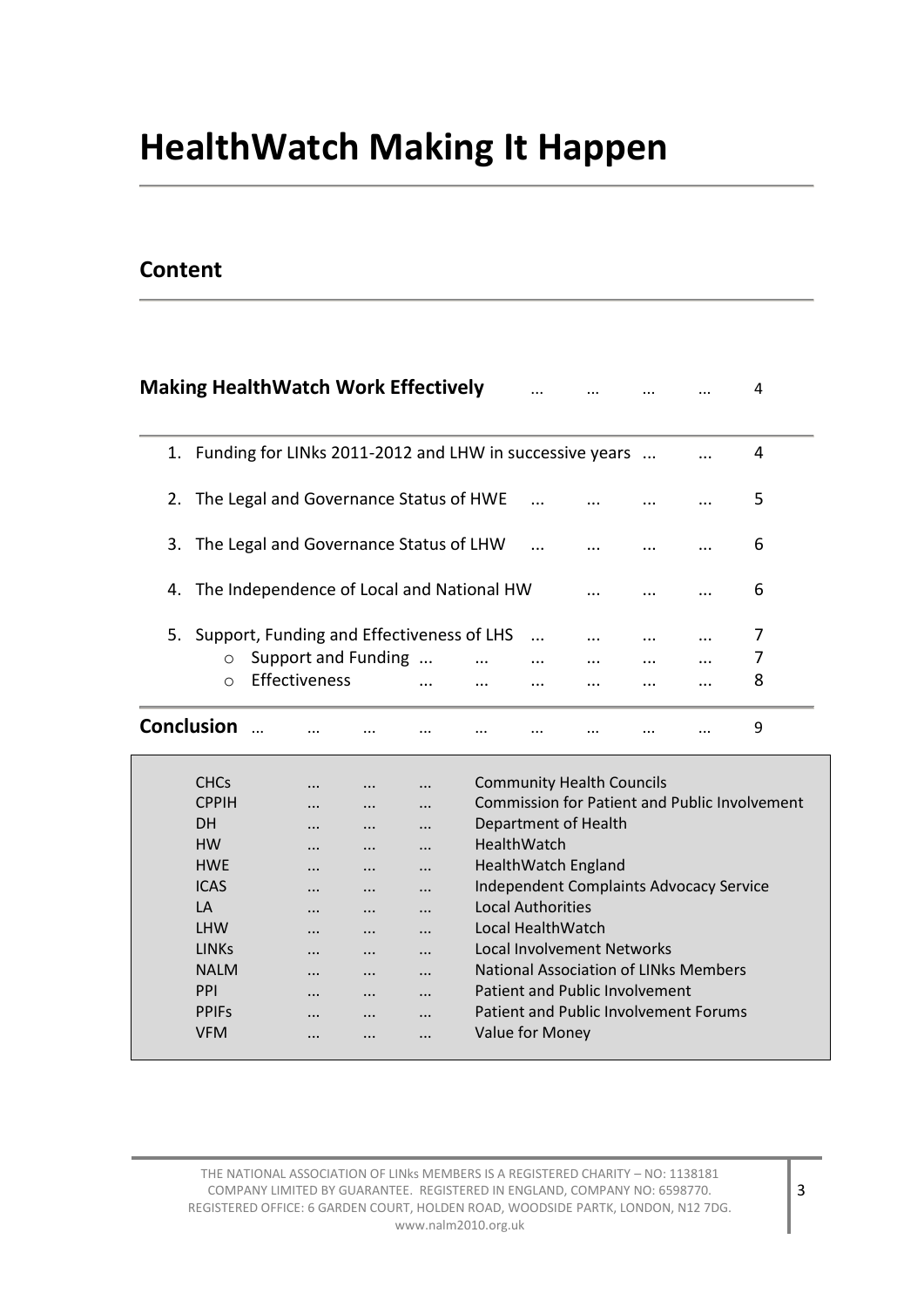# **HealthWatch Making It Happen**

*"We can't solve problems by using the same kind of thinking we used when we created them." Albert Einstein,* and quoted by Earl Howe at a conference on the NHS White Paper.

*LINks (Local Involvement Networks) are statutory bodies established in 2008 to monitor and influence health and social care services. The government intends to replace LINks with a new body called Healthwatch in 2011-12. This document explores some of the strengths and weaknesses of the proposed system of public involvement.*

#### **Making HealthWatch work effectively**

*The first priority for HealthWatch, both locally and nationally, is INDEPENDENCE. Without full and visible independence HealthWatch will fail.*

We welcome the introduction of HW and are committed to making it work, but the recent decision not to ring-fence funding for LINks/HealthWatch has damaged the morale of LINks' members - the very people who will form the core and be the engine of LHW. **It is essential for LINks to be in a robust shape in 2011-12, not just to take on their new role as LHW, but to meet the increasing demands and challenges that will take place as a result of the major reorganisation of health and social care.** 

To make HW an effective voice for patients and users of social care services, there are five key interrelated areas that need addressing. We are undertaking further work to "flesh out" key areas and further papers will follow.

#### **The key points are:**

- 1. Funding for LINks 2011-12 and LHW in successive years
- 2. The legal and governance status of HealthWatch England (HWE)
- 3. The legal and governance status of Local HealthWatch (LHW)
- 4. The independence of Local and National HealthWatch
- 5. Support, funding and effectiveness of LHW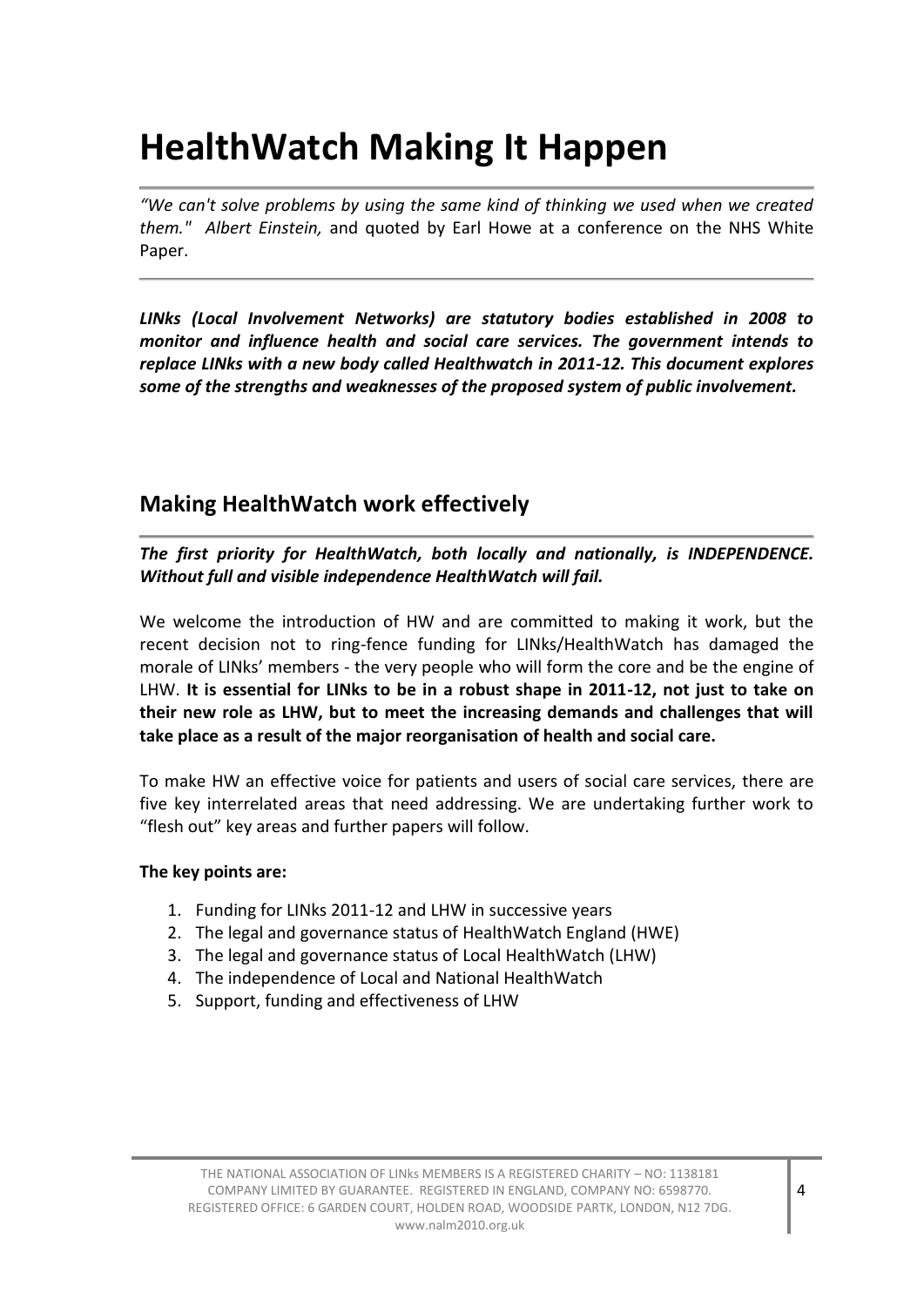## **1. Funding for LINks 2011-2012 and LHW in successive years**

Effective LINks are an excellent example of the 'Big Society' in operation - representing the local population, with an active membership of unpaid volunteers, supported by a small professional staff team.

Early indications suggest a substantial cut to LINks' funding of between 25%-30% or more ... well above the reduction of 7.5% in funding for Local Government. This contrasts with the DH's statement that funding for LINks (via local government) for 2011- 2012 and HW for 2012-2013 has been **increased** in line with inflation.

**It is unreasonable, and verging on exploitative, to ask volunteers to both advocate for their populations on health and social care issues, and also to spend their valuable time trying to negotiate LINks budgets with the local authority.**

The DH has written to local authorities reminding them of their duty to ensure that a LINk is provided to the local community, but anecdotally, it appears that some local authorities do not believe the DH will enforce this duty. There is also some risk that LAs may water down the capacity of LINks to perform their functions by reducing the current levels of funding.

**Urgent action is needed to ring-fence funding for LINks and LHW and we believe that future funding should come through HWE as the budget holder.**

#### **2. The Legal and Governance Status of HWE**

We believe the government wants to create an independent voice for users of health and social care services and we are, therefore, concerned that the CQC has been chosen as the home for HWE. The CQC has considerable merits, but many LINks feel that their past performance on listening to the public has been poor. All evidence shows that the public needs to be convinced that LINks/HW is independent and siting HWE within CQC erodes the credibility of that independence.

It will take a substantial cultural change - and much time - for any arrangement within the CQC to work effectively. What will happen if HWE has serious concerns about the effectiveness of the CQC ... for failing to take action where poor care has been identified by LHW ... if the staff of HWE have a contract of employment with CQC?

**If this arrangement is to work, HWE must be a fully independent legal entity within the CQC with its own HWE Board of Management, and this Board must be drawn predominately from elected representatives of LINks/HealthWatch. If local people are to work effectively at the 'bottom', they should be trusted to have real power at the 'top'.**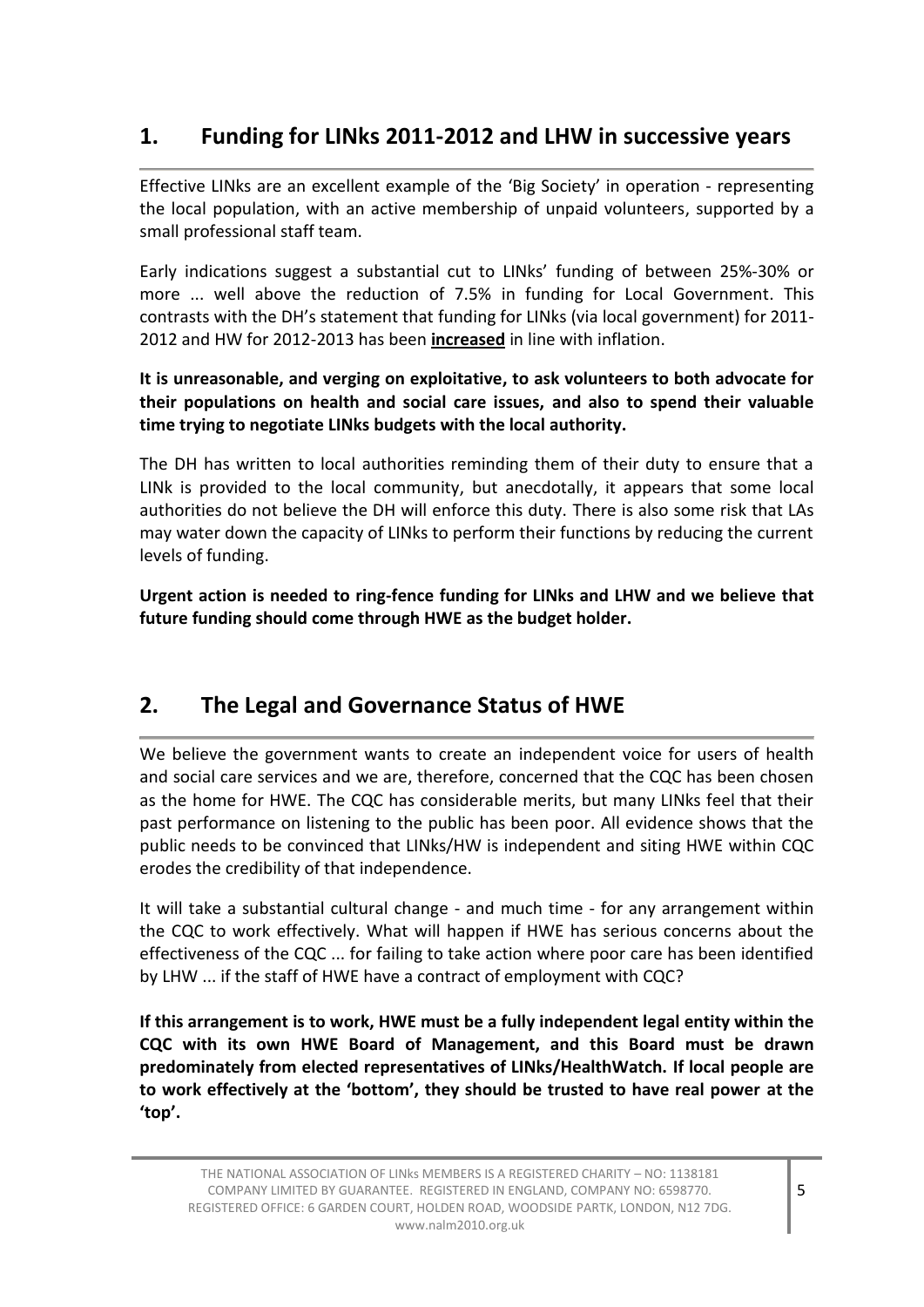**The functions and responsibilities of HWE should include:** 

- o **Setting up and maintenance for LHW**
- o **Provision of indemnity**
- o **Advising on effective public involvement in health and social care**
- o **Training**
- o **Influencing national commissioning, quality and policy**
- o **Providing legal opinions to LHW**
- o **Supporting the integration of LHW and ICAS**
- o **Powers to support the development of robust and effective LHW, in every part of England, able to demonstrate benefits for local people.**

#### **3. The Legal and Governance Status of LHW**

Current legislation is vague on the legal status of LINks and this has been detrimental to their effectiveness. Previous models of PPI, and PPI systems in other parts of the UK, had their powers and duties defined with much greater clarity. **We recommend that the Bill clarifies and enhances the legal status of HealthWatch.** For example, they could be set up as a 'body corporate' and as a 'public benefits corporation'. This would be consistent with the status that the government has always said it wishes to give to LHW, would provide proper protection for members and enable LHW to enter into contracts for staff and for services.

## **4. The Independence of Local and National HealthWatch**

**There is a critical and glaring conflict of interests in local authorities deciding levels of funding for the body responsible for scrutinising their social care services.**

Under the present legislation, LINks appear to be accountable to the Secretary of State for Health and have a membership to whom they are also accountable. This arrangement appears to confer a high degree of independence, but in some instances, LINk members have felt their independence compromised by local authorities and by Hosts. Some LINks have reported threats to their funding and actual reductions, where the LINk has resisted pressure to comply with the direction dictated by local authorities or Hosts. The three-way arrangement (LINks, local authority and Host), has not been a great success in some cases, and some LINks members would argue it has been a failure and not in the best interests of the public or the best use of public funds.

*"I resigned from the LINk 'stewardship group' because I could take no more of the Host's persistent undermining of our work, abrogating to itself powers to which it had no right, patronising volunteers, favouring its own interests over and above those of the general public and of effective scrutiny of health and adult services in our area". LINk member*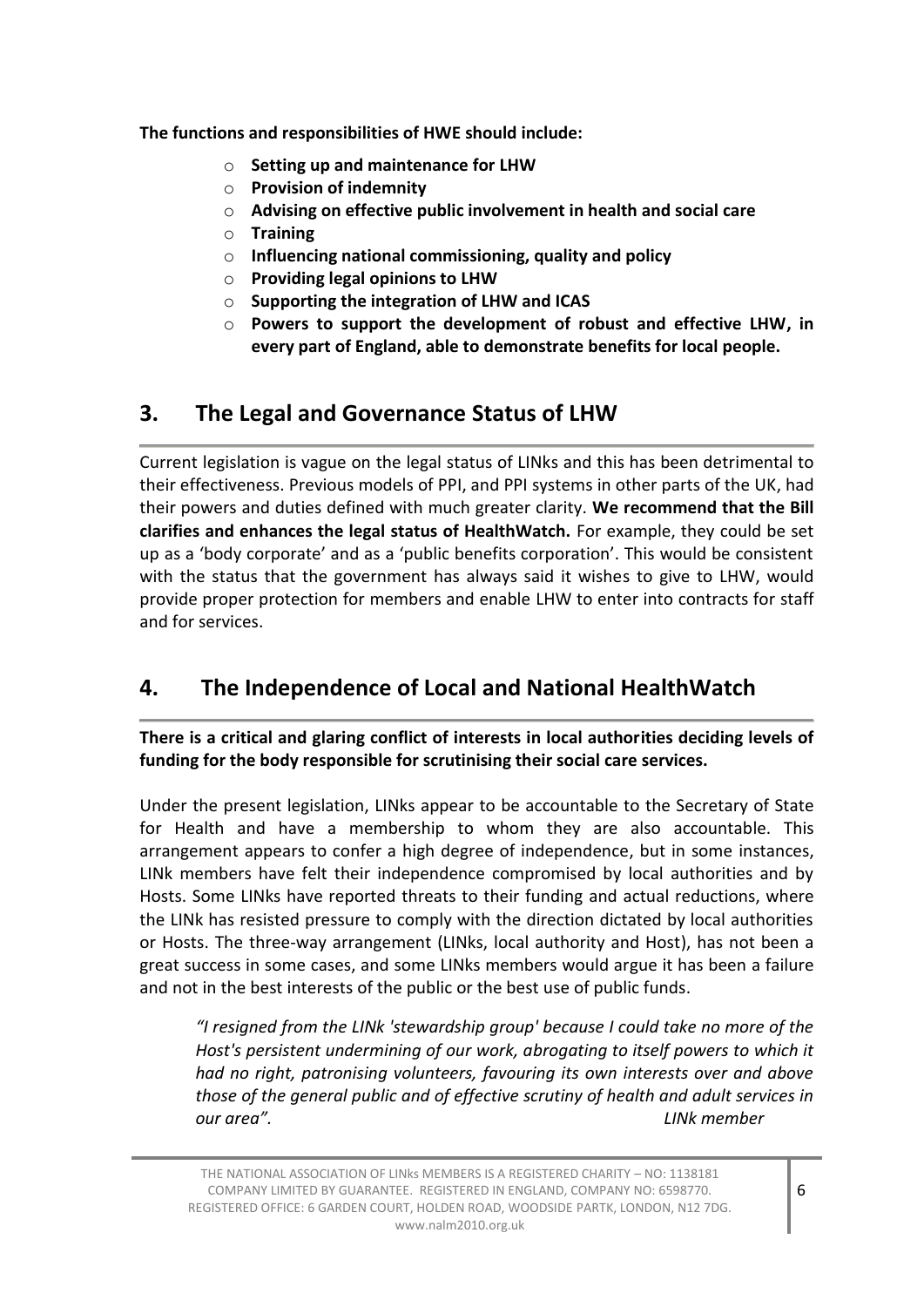The White Paper contradicts itself, in referring to LHW as being independent. On the one hand, the government say they want to remove politics from health and yet they propose making LHW accountable to local authorities – the bodies they will monitor. Clear evidence of the loss of independence can be seen in the developing chaos over LINk budgets, with local authorities slashing funding intended by the DH to fund LINks and using the money to fund other services.

**We believe it is imperative that the powers to promote the effectiveness and performance of LINks/LHW that now lie with the Secretary of State and local authorities, should be transferred to an independent HWE.**

**LHW should be required to enhance its accountability to the community by making it a duty to hold elections for their governing body, and by opening up LHW to greater public scrutiny by the community ... as some LINks already do.** 

This will meet all the objectives of the government's localisation, and 'Big Society' agendas, without LHW becoming part of the local political apparatus.

#### **5. Support, Funding and Effectiveness of LHW**

#### **Support and funding**

The existing contracting arrangements for LINKs are not good value for money. One hundred and fifty-two local authorities each have their own standing orders, and varying levels of skills and competence within contracting teams. These teams are likely to be reduced over the next 4 years - and it is hard to believe that effective monitoring of LINks/LHW contracts will be carried out with the expertise that this role requires.

Ten percent, or more, of the money allocated by the DH for LINks under the present arrangement, went to the local authority - not to Hosts to support LINks – some £2.5 million plus per annum.

*"Camden LINk pays Camden Council £8,000 per annum to manage the contract with its Host. This is for 4, two hour meetings per annum or a charge by the LA of £1,000 per hour". Camden LINk member*

**We believe that for a reduced amount, HWE could commission support services for LHW and support the development of localisation agenda. The Board of HWE, made up of elected LHW representative, would ensure good governance and the vast majority of monies would go to LHW, rather than subsidising other services in which LAs or Hosts have an interest.**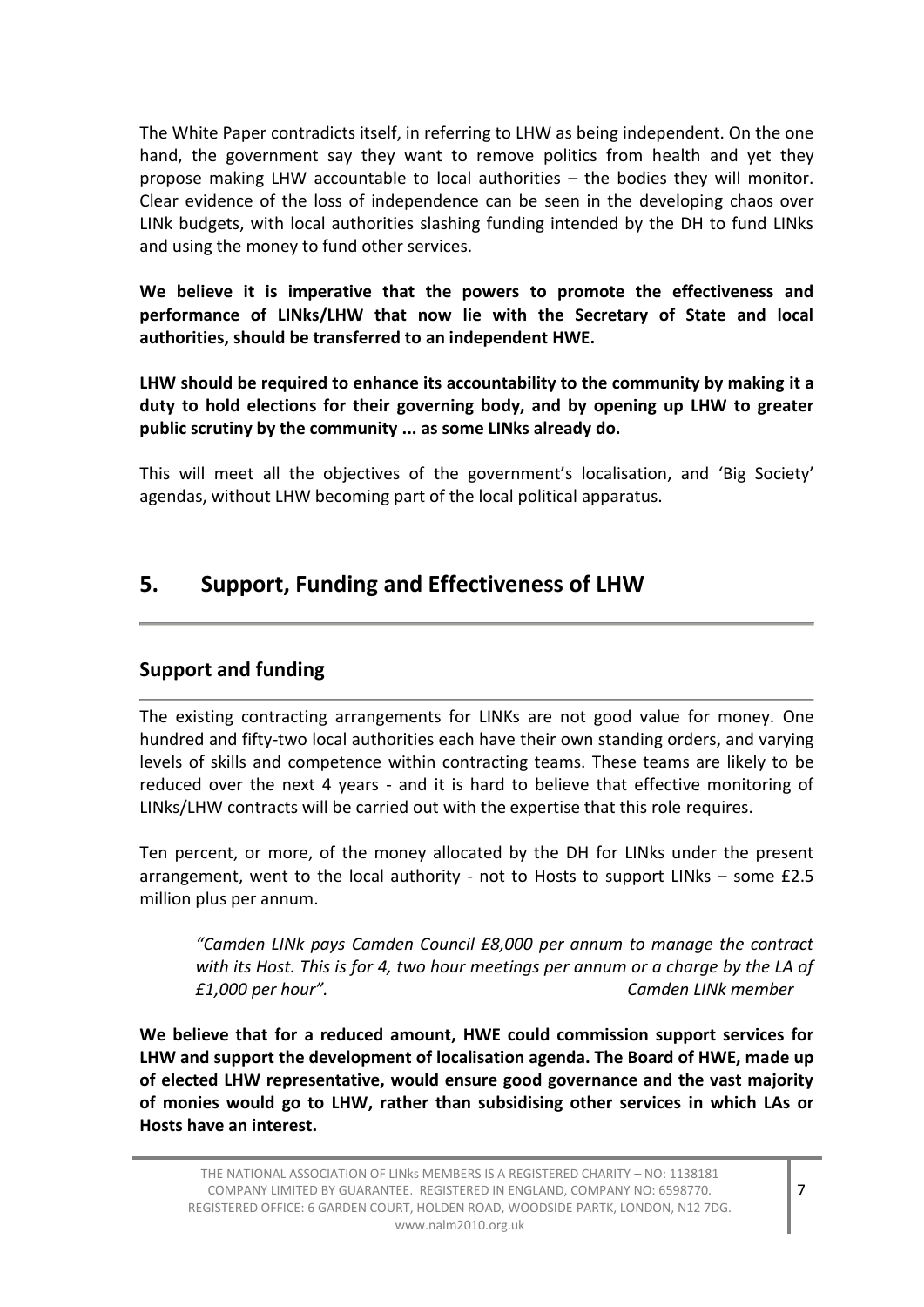**The arrangements for funding and supporting LHW must credibly secure its independence and local influence, and members must have control over the appointments of Hosts or have the capacity provide these functions direct. LHW must have direct control over their budgets. This must be the default position.**

#### **Effectiveness**

LHW must be highly effective at monitoring health and social care, influencing commissioning and involving local people in all that they do. The White Paper suggests that local authorities should intervene when LHW is not working effectively, but experience of this process with LINks demonstrates that this approach has led to protracted disputes, which severely damaged the effectiveness of some LINks.

We believe that a better solution would be to have one organisation – HWE to commission LHW. This would enable HWE to gain the necessary experience and expertise to promote the effectiveness of LHW and to provide advice, support and training.

HWE should be the body equipped and empowered to promote and support compliance with the 'duties' placed on LHW under the legislation. This approach is lacking under the present arrangement and was handled poorly by the 'Commission for Patients and Public Involvement in Health' (CPPIH), which was set up by DH to support Patients' Forums, but was top heavy and too remote from the front-line.

**LHW will need minimal but appropriate governance arrangements, which can easily be developed from the experience of LINks, together with advice from HWE. These arrangements will need to deal with the direct employment of staff and the accountability of LHW.** LHW and HWE will require dedicated **indemnity** cover, tailormade for their unique and important role.

**The Freedom of Information Act should also be extended to require the disclosure to the public of documents held by Healthwatch.**